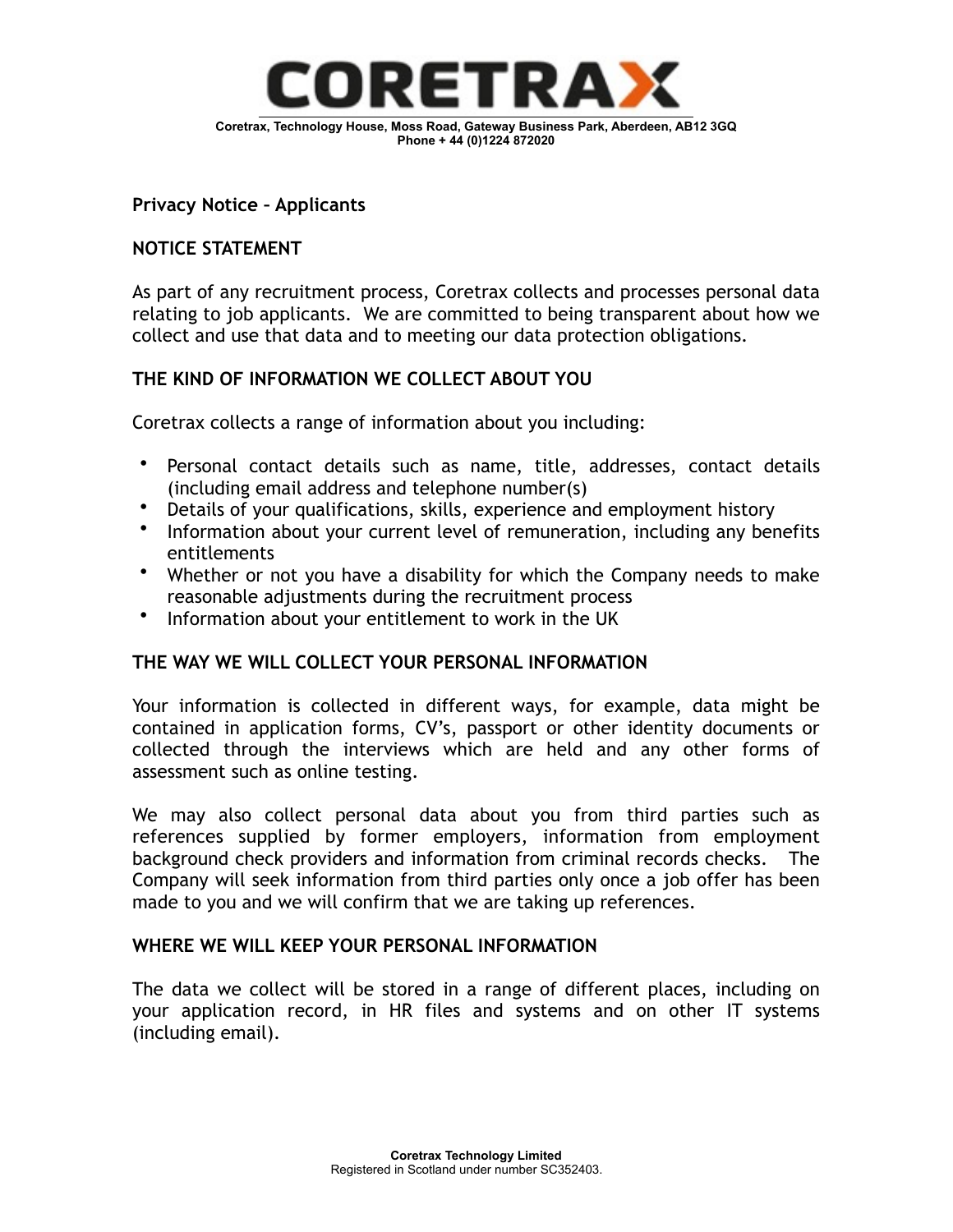

#### **WHY WE PROCESS YOUR PERSONAL INFORMATION**

The Company needs to process data to take steps at your request prior to entering into a contract with you and again if we do enter into a contract with you.

Sometimes we need to process data to ensure that we are complying with legal obligations, for example, we are required to check an applicant's eligibility to work in the UK prior to any employment starting.

We have a legitimate interest in processing personal data during the recruitment process and keeping records of that process. By processing data from job applicants, we can manage recruitment processes, assess and confirm your suitability for employment and make decisions on job offers. There are times when we may need to process data from job applicants in the response to and defence of any legal claims which may be brought.

We have assessed and believe that in addition to our interests, it is in your interests for us to retain your personal information in relation to any suitable future employment opportunities which you may be interested in. If you object to us retaining your information you can object by writing to the Office Manager.

Where necessary, we also process health information if we need to make reasonable adjustments to the recruitment process in relation to any type of ill health or disability which an applicant may have. This allows us to carry out our obligations and exercise specific rights in relation to employment.

## **WHO HAS ACCESS TO YOUR DATA**

Your information will be shared for the purpose of the recruitment exercise, this includes sharing with members of the HR and recruitment team [including the recruitment team of any third party Company who has the vacancy], interviewers involved in the recruitment process, managers in the business area with a vacancy and IT staff if access to any of the data is necessary for the performance of their roles.

We will not share your data with third parties [unless you are aware that your application is for employment with a third-party Company], until your application for employment is successful and you receive an offer of employment. We will then share your data with former employers to obtain references for you, employment background check providers to obtain necessary background checks in relation to the specific role and the Disclosure and Barring Service (DBS) to obtain criminal records checks where necessary for the role.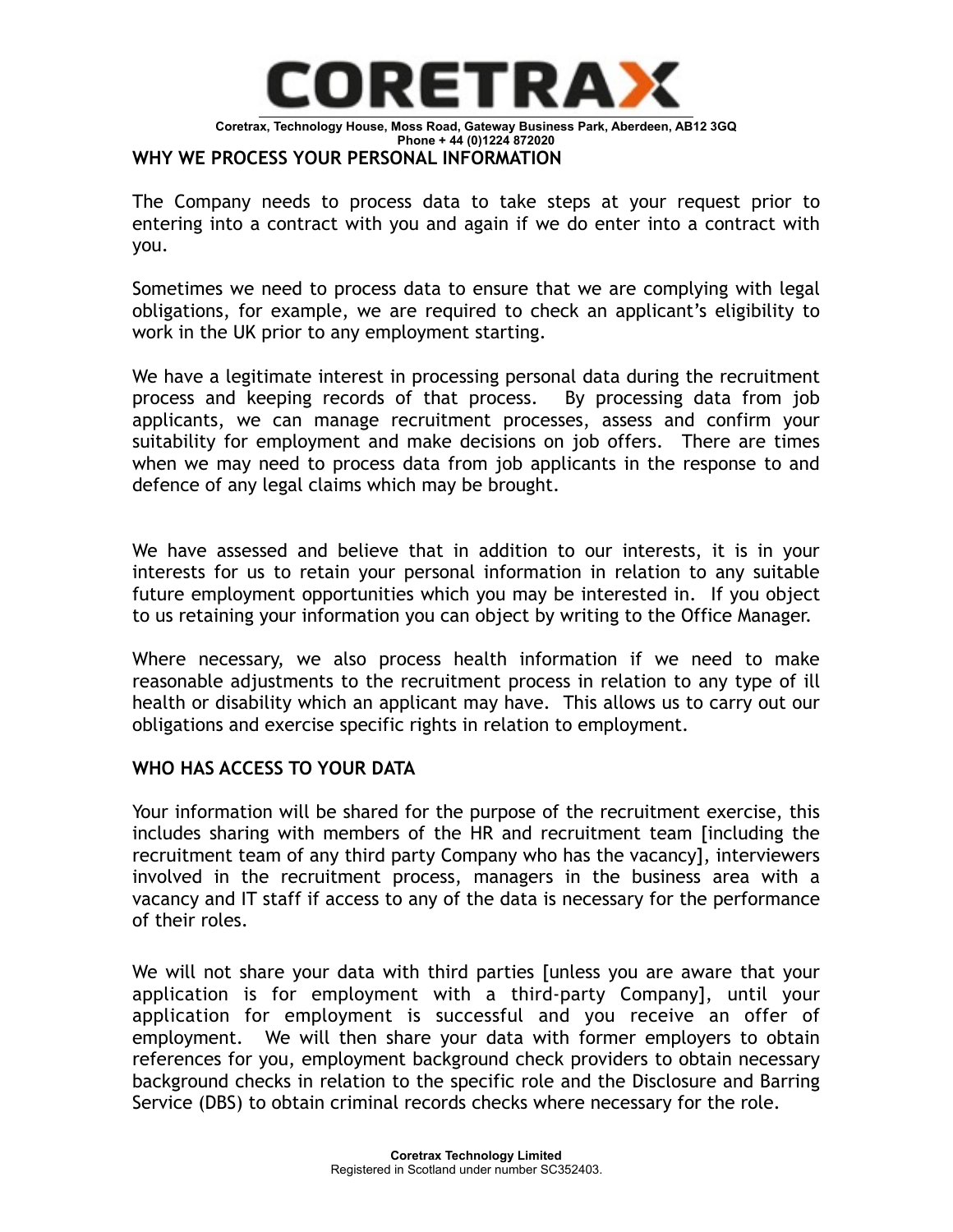

**Coretrax, Technology House, Moss Road, Gateway Business Park, Aberdeen, AB12 3GQ Phone + 44 (0)1224 872020** 

We do not transfer your data to countries outside the European Economic Area (EEA).

# **DATA SECURITY**

The Company takes the security of your data very seriously and has internal policies and controls in place to ensure that your data is not lost, accidentally destroyed, misused or disclosed and is not accessed except by its employees and 3rd party providers in the legitimate performance of their duties in relation to the recruitment process.

If you are successful in your application for employment, personal data gathered during the recruitment process will be transferred to your personal file and retained in accordance with Company policies. You will be provided a new Employee Privacy Notice at that time.

# **YOUR RIGHTS**

As a data subject, you have several rights, you can:

- Access and obtain a copy of your data on request;
- Require the organisation to change incorrect or incomplete data;
- Require the organisation to delete or stop processing your data where the data is no longer necessary for the purposes of processing;
- Object to the processing of your data where we are relying on our legitimate interests as the legal ground for processing; and
- Ask us to stop processing data for a period if data is inaccurate or there is a dispute about whether or not your interests override the Company's legitimate grounds for processing data

If you would like to exercise any of these rights, please contact the Office Manager. You can also contact this person to request a Subject Access Request Form (SAR) if you wish to make a SAR.

**If you believe that the organisation has not complied with your data protection rights, you can complain to the Information Commissioner's Office (ICO).**

## **DO WE USE AUTOMATED DECISION MAKING?**

Our recruitment processes are not based solely on automated decision-making.